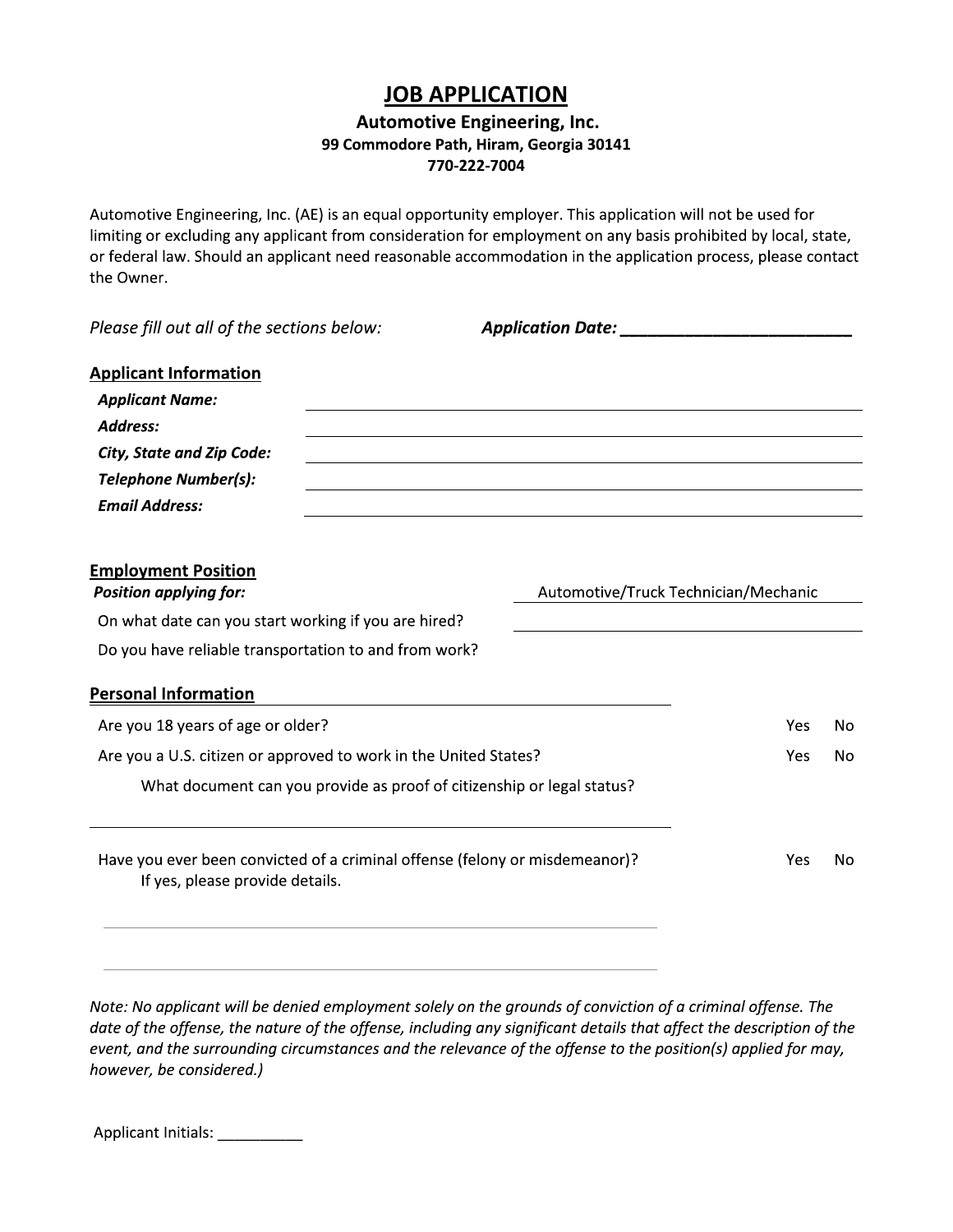### **Job Skills/Qualifications**

Please list below the skills and qualifications you possess for the position for which you are applying:

(Note: Automotive Engineering, Inc. complies with the ADA and considers reasonable accommodation measures that may be necessary for eligible applicants/employees to perform essential functions. It is possible that a hire may be tested on skill/agility and may be subject to a medical examination conducted by a medical professional.)

#### **Education and Training**

#### **High School**

| Name | Location (City, State) | Year Graduated | Degree Earned |
|------|------------------------|----------------|---------------|
|      |                        |                |               |

#### **College/University**

| Name | . (City<br>State)<br>Location | Year Graduated | Degree Earned |
|------|-------------------------------|----------------|---------------|
|      |                               |                |               |

#### **Vocational School/Specialized Training**

| Name | Location (City, State) | Year C<br>∙ Graduated | Degree Earned |
|------|------------------------|-----------------------|---------------|
|      |                        |                       |               |

#### Military:

Are you a member of the Armed Services?

What branch of the military did you enlist?

What was your military rank when discharged?

How many years did you serve in the military?

| ,我们也不会有什么?""我们的人,我们也不会有什么?""我们的人,我们也不会有什么?""我们的人,我们也不会有什么?""我们的人,我们也不会有什么?""我们的人 |  |  |
|----------------------------------------------------------------------------------|--|--|
|                                                                                  |  |  |
|                                                                                  |  |  |
|                                                                                  |  |  |
| ,我们的人们就会在这里,我们的人们就会在这里,我们的人们就会在这里,我们的人们就会在这里,我们的人们就会在这里,我们的人们就会在这里,我们的人们就会在这里,我们 |  |  |
|                                                                                  |  |  |
|                                                                                  |  |  |
|                                                                                  |  |  |
|                                                                                  |  |  |

What military skills do you possess that would be an asset for this position?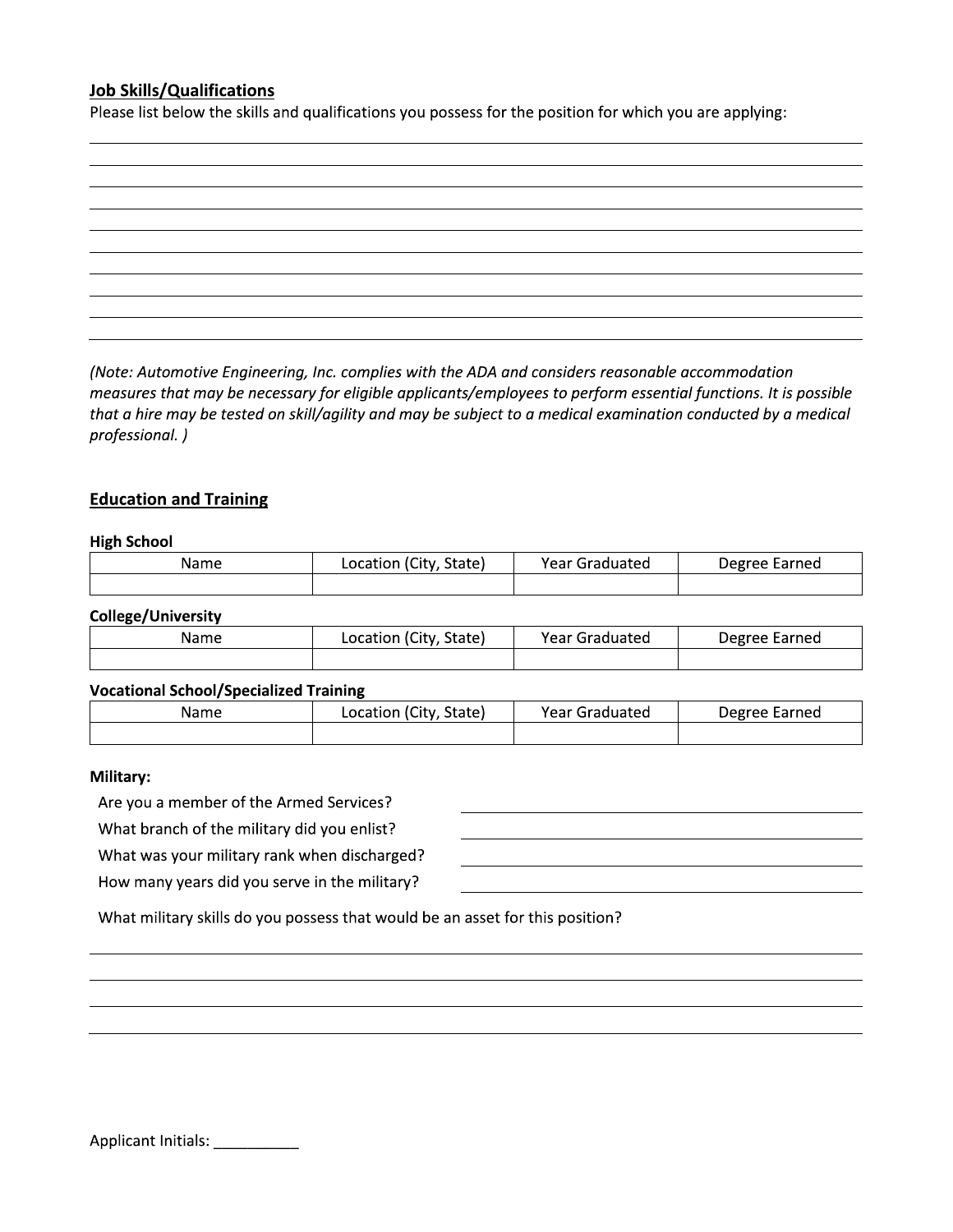# Previous Employment (beainning with most recent first):

| <b>Employer Name:</b>                                          |                            |
|----------------------------------------------------------------|----------------------------|
| Job Title:                                                     |                            |
| <b>Supervisor Name:</b>                                        |                            |
| <b>Employer Address:</b><br>City, State and Zip Code:          |                            |
| Employer Telephone:                                            |                            |
| Dates Employed:                                                |                            |
| Reason for leaving:                                            |                            |
| Jobs, Tasks, Assignments:                                      |                            |
|                                                                |                            |
|                                                                |                            |
|                                                                |                            |
| <b>Employer Name:</b>                                          |                            |
| Job Title:                                                     |                            |
| <b>Supervisor Name:</b><br><b>Employer Address:</b>            |                            |
| City, State and Zip Code:                                      |                            |
| Employer Telephone:                                            |                            |
| Dates Employed:                                                |                            |
| Reason for leaving:                                            |                            |
| Jobs, Tasks, Assignments:                                      |                            |
|                                                                |                            |
|                                                                |                            |
|                                                                |                            |
| <b>Employer Name:</b>                                          |                            |
| Job Title:<br><b>Supervisor Name:</b>                          |                            |
| <b>Employer Address:</b>                                       |                            |
| City, State and Zip Code:                                      |                            |
| Employer Telephone:                                            |                            |
| Dates Employed:                                                |                            |
| Reason for leaving:                                            |                            |
| Jobs, Tasks, Assignments:                                      |                            |
|                                                                |                            |
|                                                                |                            |
|                                                                |                            |
| <b>References</b>                                              |                            |
| Please provide 2 personal and professional reference(s) below: |                            |
| Reference                                                      | <b>Contact Information</b> |

# **References**

| Dates Employed:                                                |                            |  |
|----------------------------------------------------------------|----------------------------|--|
| Reason for leaving:                                            |                            |  |
| Jobs, Tasks, Assignments:                                      |                            |  |
|                                                                |                            |  |
|                                                                |                            |  |
|                                                                |                            |  |
|                                                                |                            |  |
|                                                                |                            |  |
| <b>References</b>                                              |                            |  |
| Please provide 2 personal and professional reference(s) below: |                            |  |
| Reference                                                      | <b>Contact Information</b> |  |
|                                                                |                            |  |
|                                                                |                            |  |
|                                                                |                            |  |